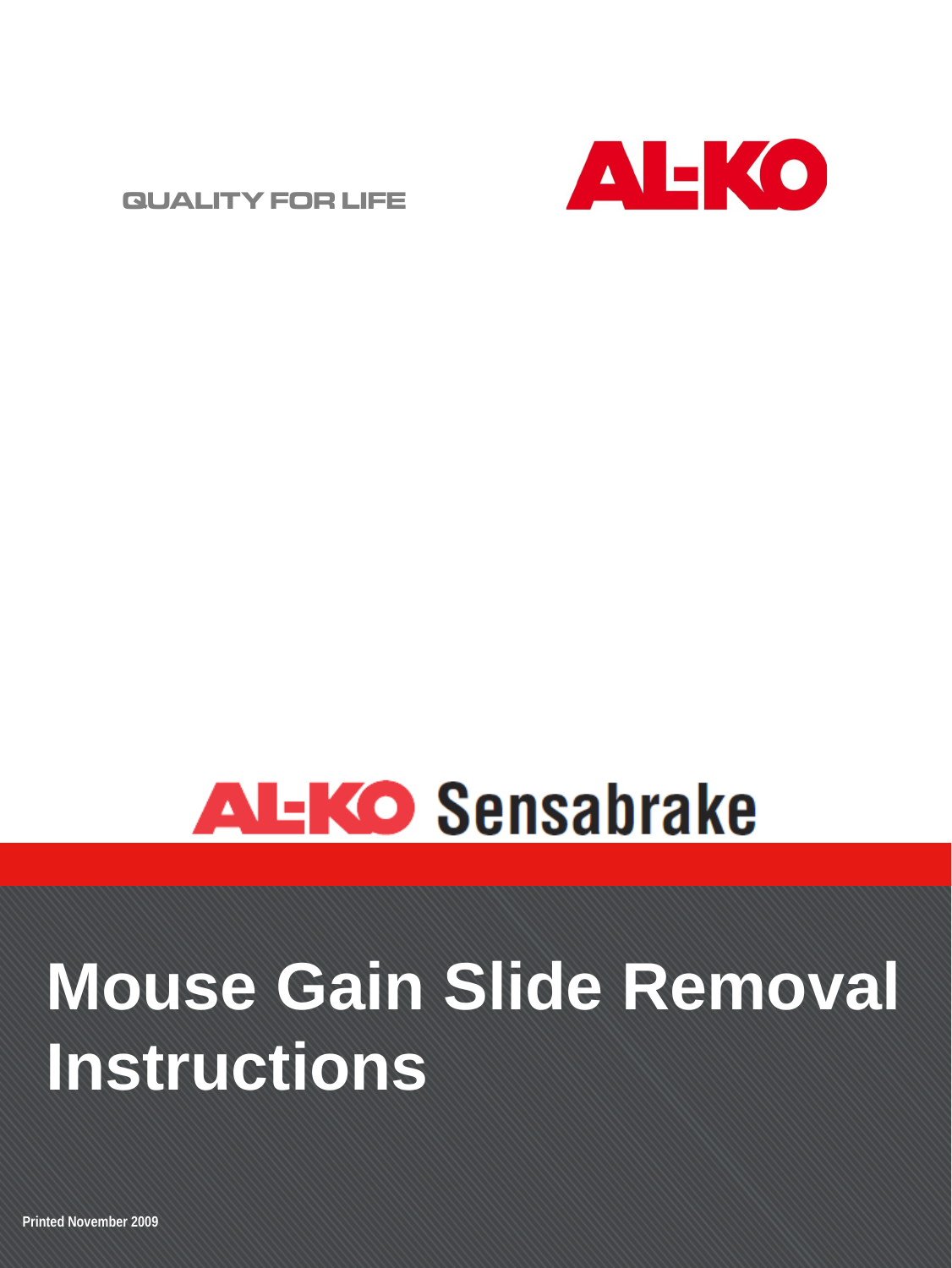

### **Removal of AL-KO Sensabrake Mouse gain slide and fitting of a cover to disallow adjustment.**

**If there is a requirement to remove the ability to adjust the gain on the mouse of the AL-KO Sensabrake then the following steps should be carefully followed.**

- 1. After installing the AL-KO Sensabrake in accordance with the fitting instructions, and initializing the control system, check that the brake performance is as required before deciding to remove the ability to alter the output via the mouse gain slide.
- 2. Having set the mouse gain slide at the required position be extremely careful DO NOT to move the gain slide control during this procedure. (Fig 1)
- 3**.** Remove the 4 screws which secure the top cover to the mouse bottom. (Fig 2)

4. This will uncover the gain slide control and the adjustment arm. DO NOT allow the arm to be moved from its original position. (Fig3)

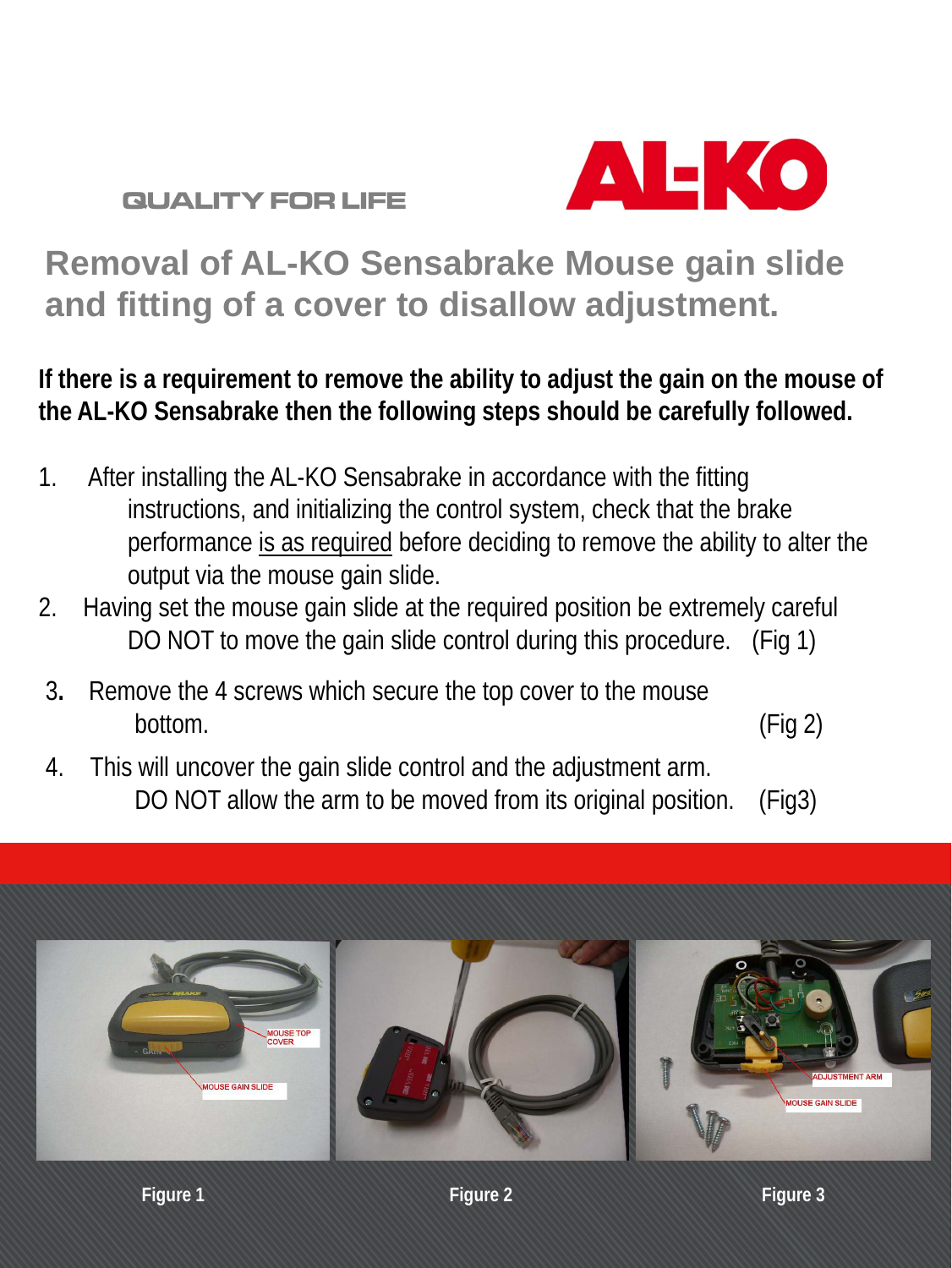

### **Removal of AL-KO Sensabrake Mouse gain slide and fitting of a cover to disallow adjustment.**

- 5. Very carefully extract the adjustment arm from the trim pot. The adjustment arm has a hexagonal shaft which fits into the trim pot and may require gentle pressure using small pliers to remove it. Any rotational movement of the adjusting arm will alter the previously set brake performance setting. Remove the mouse gain slide. (Fig 4)
- 6. Reassemble the mouse top and refit the 4 screws, leaving the gain slide and adjustment arm out of the assembly. (Fig 5)
- 7. Fit AL-KO part number 350258 Cover to the front of the Mouse into the slot previously occupied by the gain slide and secure using fast acting adhesive / glue (Fig 6)